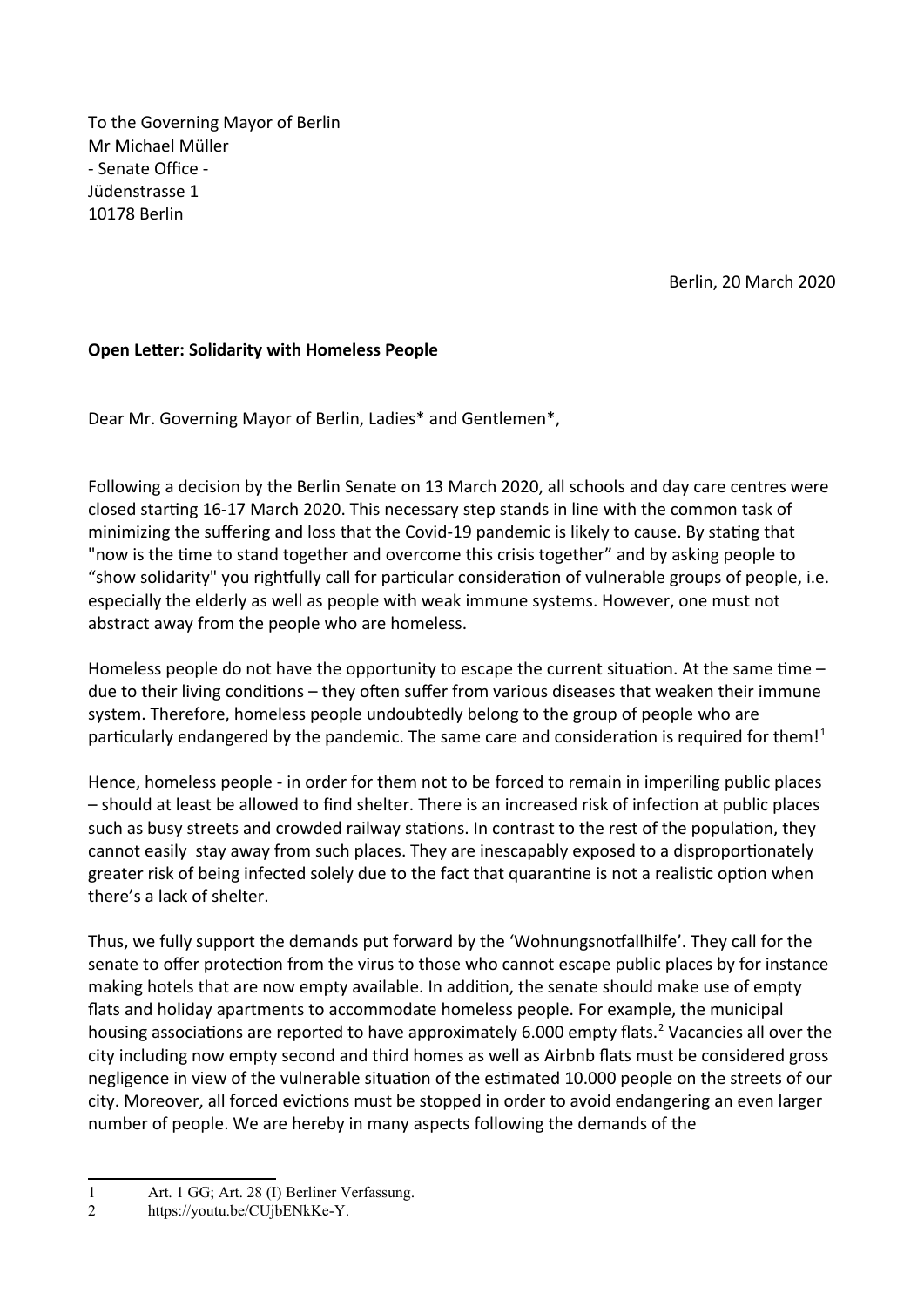Bundesarbeitsgemeinschaft Wohnungslosenhilfe.<sup>[3](#page-1-0)</sup> It is unbearable and supports the further spread of the Virus to continue accommodating people in refugee camps under the current circumstances.[4](#page-1-1)

As the sale of street newspapers and other income for homeless people is also largely discontinued at the moment, the supply of food, drinks and daily necessities must also be ensured.

With greatest consideration for hygiene and the protection of everyone involved the immobile food distribution points must continue to run. Other facilities could be put into use in order to support, for instance the 82[5](#page-1-2) empty buildings of Berlin Schools.<sup>5</sup>

If those affected by the closure of other distribution points were to access these facilities evenly, the 50-person mark<sup>[6](#page-1-3)</sup> would never be close to being exceeded. Thus, these locations could also be directly accessed for food distribution by food donating organizations, which would counteract the current closure of numerous immobile distribution points.

At the same time, care and accommodation must be provided for all people, regardless of their residence status! It must be ensured that no acute or future risks of persecution or deportation arise in the course of supporting with basic necessities. A review of the residence status and an obligation to provide proof of identity is to be waived. Health must be prioritized.

We demand that solidarity measures for homeless people are developed and implemented immediately! We demand that these people are housed in appropriate and safe accommodation, at least until the situation regarding Covid-19 has calmed down.

To say it in your own words: "Now is the time to stand together - please show solidarity! "

Sincerely,

AmMa65 e.V. Arbeitskreis kritischer Jurist\*innen HU Berlin (akj HU) Armutsnetzwerk e.V. AWO Notübernachtung für Frauen mitten im Kiez bergpartei Berliner Obdachlosenhilfe e.V. BUNDjugend Berlin Bündnis #Mietenwahnsinn Büro für ungewöhnliche Maßnahmen Die Linke.SDS Berlin Einzelpersonen aus der Wohnungsnotfallhilfe Ev. Kirchengemeinde am Weinberg Berlin Mitte Juso Hochschulgruppen Berlin Mensch Meier MIETERPARTEI Netzwerk Zusammen für Wohnraum

<span id="page-1-0"></span><sup>3</sup> https://www.bagw.de/de/presse/index~177.html.

<span id="page-1-1"></span><sup>4</sup> [http://thevoiceforum.org/node/4718](https://deref-web-02.de/mail/client/MJwgDqZ_ADs/dereferrer/?redirectUrl=http%3A%2F%2Fthevoiceforum.org%2Fnode%2F4718); [https://taz.de/Schutz-vor-Corona-fuer-Gefluechtete/!5672076/](https://deref-web-02.de/mail/client/ajbcdELVezs/dereferrer/?redirectUrl=https%3A%2F%2Ftaz.de%2FSchutz-vor-Corona-fuer-Gefluechtete%2F!5672076%2F); [https://](https://deref-web-02.de/mail/client/qdxzWqHEbBM/dereferrer/?redirectUrl=https%3A%2F%2Fwww.women-in-exile.net%2Fdie-covid-19-pandemie-und-fluechtlingslager%2F%23more-6271) [www.women-in-exile.net/die-covid-19-pandemie-und-fluechtlingslager/#more-6271.](https://deref-web-02.de/mail/client/qdxzWqHEbBM/dereferrer/?redirectUrl=https%3A%2F%2Fwww.women-in-exile.net%2Fdie-covid-19-pandemie-und-fluechtlingslager%2F%23more-6271)

<span id="page-1-2"></span><sup>5</sup> https://de.statista.com/statistik/daten/studie/519507/umfrage/schulen-in-berlin-nach-bezirken/.

<span id="page-1-3"></span><sup>6 § 1 (</sup>II) der SARS-CoV-2-Eindämmungsverordnung – SARS-CoV-2-EindV vom 14. März 2020.